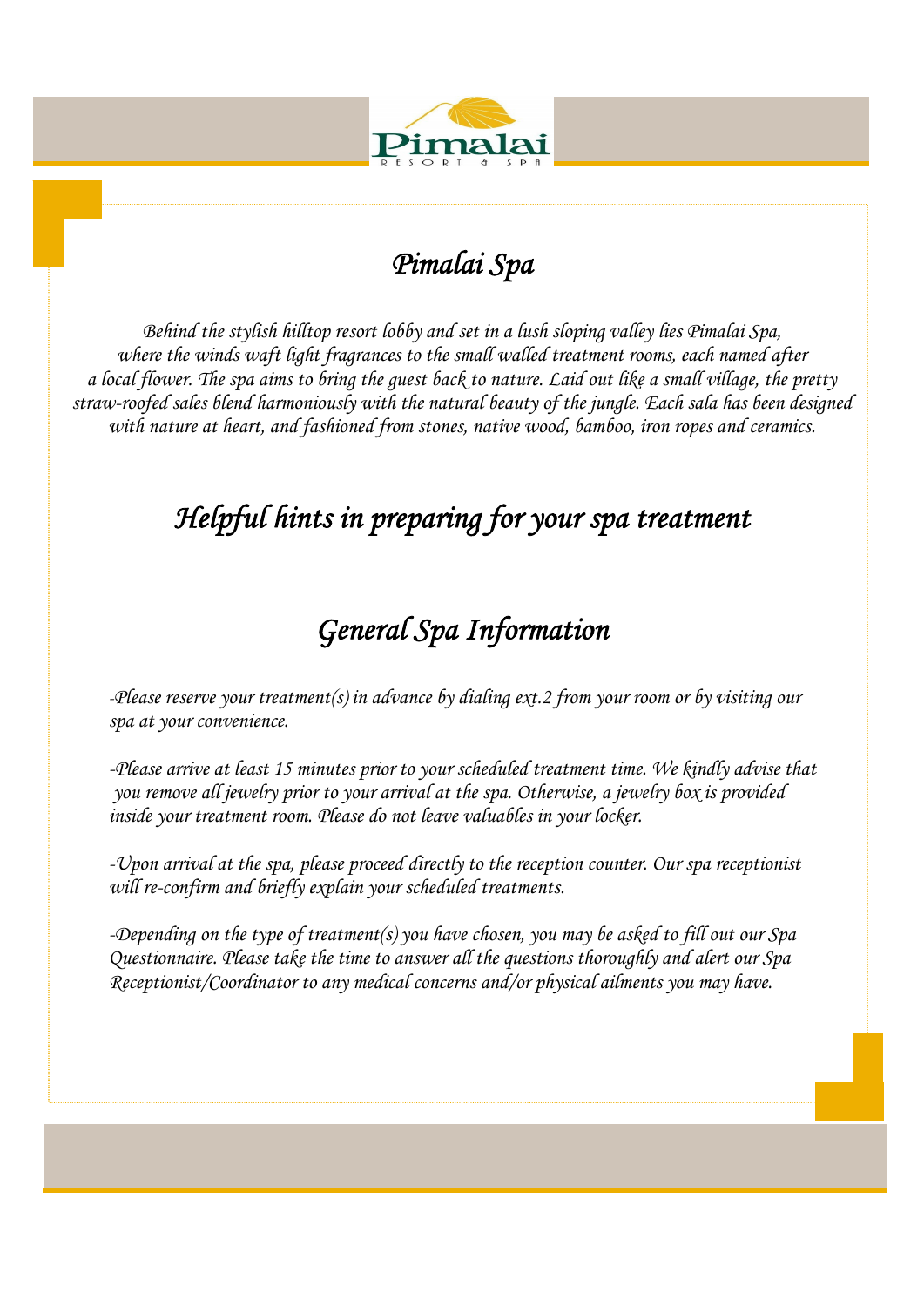

# *Spa Etiquette & Policy Arriving Early*

*We recommend that you check in at the Spa Reception 15 minutes prior to your scheduled appointment. This allows us to have a brief discussion with you about your treatment expectations and also gives you ample time to prepare for your treatment. Please understand that late arrivals will not receive an extension to the scheduled treatment appointment time.* 

# *Advance Booking*

*We highly recommend making an advance booking to ensure that your preferred time and treatment are available.*

# *Smoking and Alcohol*

*Smoking and alcoholic beverages are not permitted in the spa. It is recommended that you refrain from consuming alcohol for 8 hours before your treatment.* 

# *Special Consideration*

*Guests who have high blood pressure, heart conditions, are pregnant or have any other medical complications are usually advised to consult their doctor before signing up for any spa services. Please make your spa therapist aware of any medical conditions.*

# *Cancellation Policy*

*Please let us have 3 hours notice of cancellation, in order to avoid a 50% charge. Cancellation or no show within 2 hours will incur a 100% charge. A credit card number is required at the time of booking to confirm your treatment.* 

# *Mobile Phone*

*Noise pollution adds to our everyday stress. Kindly turn off your mobile phone during your stay to ensure tranquility and total relaxation.*

# *Cleanliness*

*In keeping with our commitment to cleanliness, safety and hygiene, our equipment is sterilized and sanitized after every service and treatment.*

*Gift Certificate*<br>One of these is an ideal gift for spa enthusiasts. Please ask our spa receptionist for further information.

# *Health Conditions*

*When making your spa reservation, please advise us of any health condition, allergies, or injuries which could affect your service.* 

#### *Payment*

*We accept cash and all major credit cards. Guests who are staying in the resort will be charged on their room account.* 

# *Pimalai Spa*

*Located near the resort lobby, the Spa is open from 10.00 am. to 09.00 pm.(last booking 08.00 pm.) Ext:2*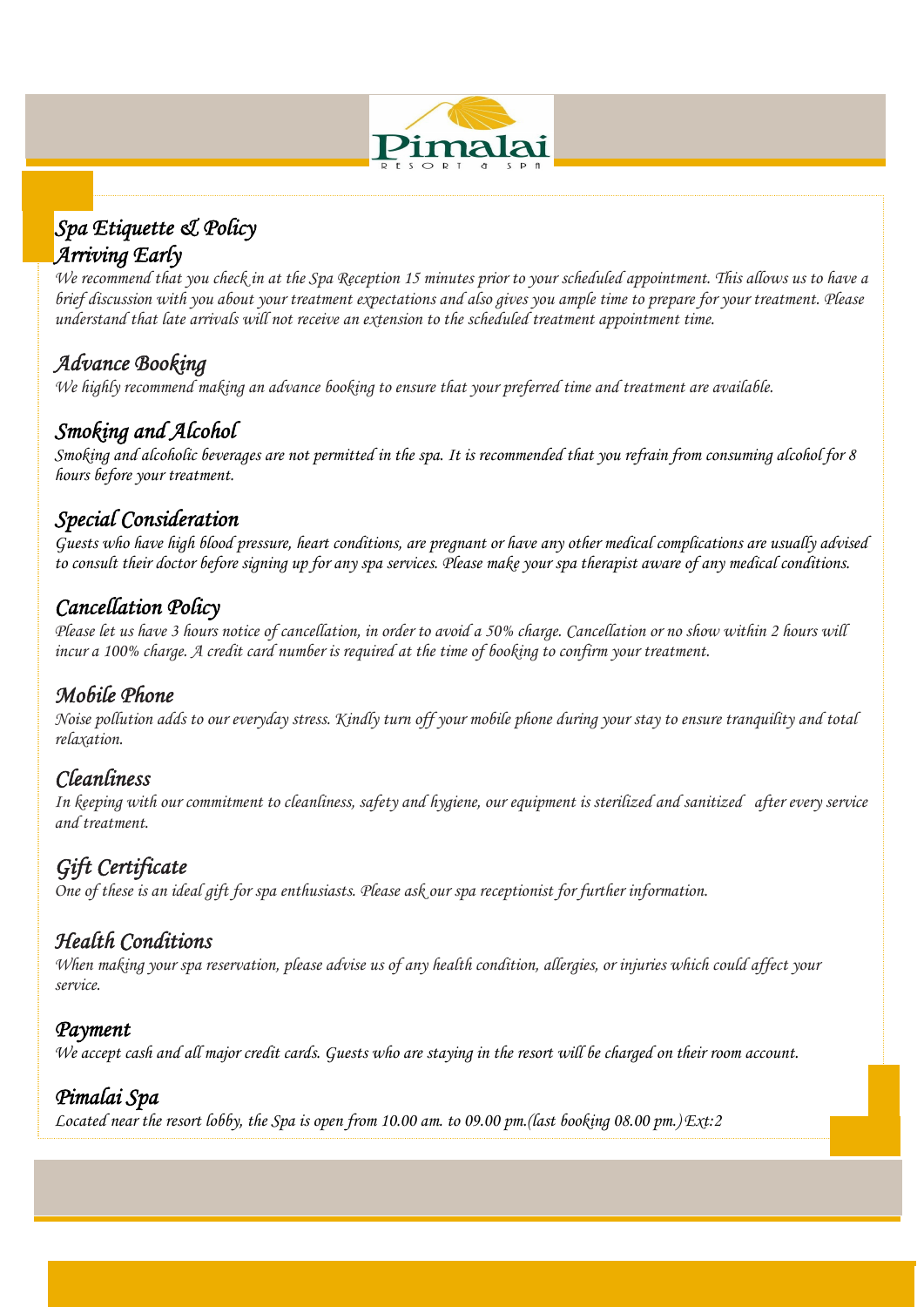

# *SPA MENU*

#### *MASSAGES*

# *Royal Siam*

*This traditional Thai massage, which is an ancient method of aligning and balancing the energies of the body, originates from the time of the Buddha. The technique employed is the use of firm thumb and palm pressure on the body's pressure points and energy lines ("Sen"), along with a variety of stretching movements. Afterwards, you will feel spiritually and physically refreshed, strengthened and rejuvenated.* 

# *1 hour 3o minutes @ 2,500 Baht*

#### *Thai Herbal Luxury Compress*

*To enhance the Royal Siam experience you can request this treatment. Aromatic Thai herbs, prepared as steaming poultices, deeply massage the body. Royal Siam with "Thai Herbal Luxury Compress"* 

*2 hours @ 3,200 Baht* 

#### *Pimalai Signature*

*Pimalai's Signature Massage offers a variety of therapeutic massage services to help with the everyday tension life inflicts. The Signature Massage is one of the most thoroughly therapeutic massages most guests will ever have experienced. Pressure is not just applied from above, but also from the top, toes and from both sides of the body. This variety of pressure directions facilitates the stimulation of tissue deep within all parts of the body. Whether it's for relaxation, stress relief, muscle soreness or just plain pampering, allow Signature Massage by Pimalai to provide you with the latest in massage therapy techniques.* 

#### *1 hour 30 minutes @ 2,500 Baht*

#### *Asian Aroma*

*Before this pampering massage you are asked to choose your preferred oil by the scent you are attracted to or by the feeling you would like to experience: Meditation, Patience, Clarity, Intention or Respect. This massage is deeply relaxing, using long, slow movements and strokes to help quiet your mind and bring harmony to your body, soul and spirit. 1 hour @ 2,300 Baht* 

#### *Pimalai Sport*

*This therapeutic sports massage was created for those who love exercise or outdoor activities. Both soft and firm movements will relax and soothe your whole body. If the guest requests it, the pressure applied can be very firm indeed - this will suit not only those with large masses of muscle, but also smaller people who like a very firm toning massage. 1 hour @ 2,300 Baht* 

#### *Swedish Massage*

*The ultimate relaxation massage combines soft and hard techniques. To begin with, smoothing hand movements are used to gently work on muscles and soft tissue, in order to relieve stress and tension and warm the muscles. After the muscles have been warmed with these soft movements, harder kneading, knuckling and cupping movements are used to stimulate circulation. 1 hour @ 2,300 Baht* 

*All prices are subject to 10 % service charge and 7% government tax*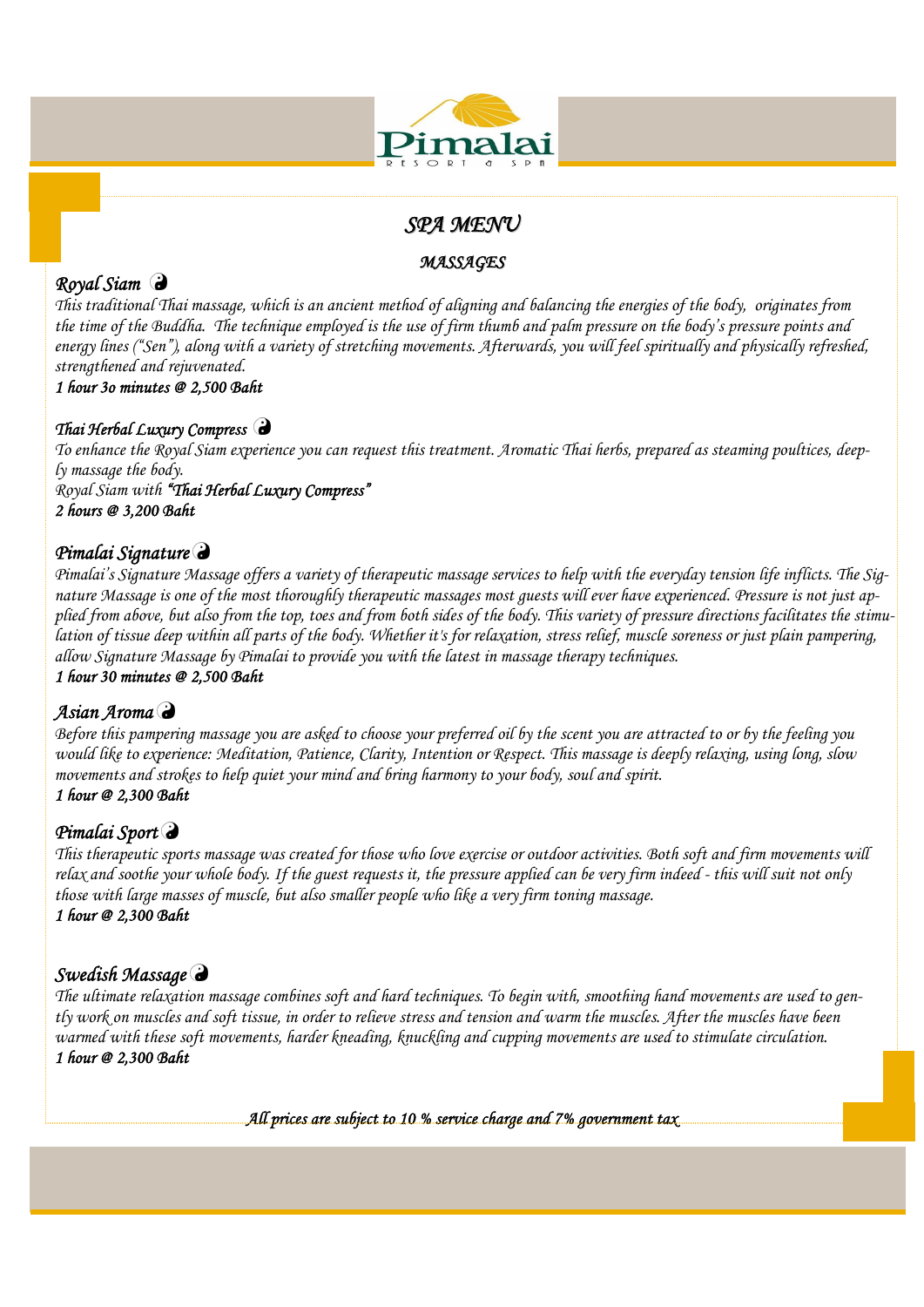

#### *Back bliss*

*This therapeutic massage helps to alleviate the built up stress and blocked energy that we all tend to accumulate in the back, neck, shoulders and head. Whether your problem is a temporary one caused by a long-haul flight, or a long-term problem caused by too much office work, this anti stress massage will leave you feeling calm, revitalized and tension free. 45 minutes @ 1,700 Baht* 

# *Tension Relief*

*This extension to the Back Bliss Massage covers the entire body. Designed to relieve and prevent muscle soreness and to ease tiredness, this soft or strong massage will leave you feeling calm, tension-free, invigorated, revitalized, reenergized and ready for anything, be it relaxation or adventure.* 

*1 hour @ 2,300 Baht* 

# *Foot & Leg Massage*

*After a long walk, too much shopping or too many hours spent with the feet squeezed into office shoes, this is an ideal therapy for aching feet and legs. The holistic healing techniques used in this treatment go far beyond a mere foot massage. Using a modern fusion of ancient reflexology techniques which predates both the Sukhothai and Ayutthaya dynasties , the reflex zone points on your feet will be stimulated, restoring balance and harmony to your body, soul and mind. 1 hour @ 2,300 Baht* 

### *Oriental Fusion*

*This is an ancient and traditional form of Thai oil massage, where deep tissue pressure points are stimulated to reduce stress and relieve muscle pain. Our oils prevent excess stretching, penetrate deeply and increase elasticity, their scents promote deep breathing and so the release of consciousness into a mildly meditative state.* 

*1 hour @ 2,300 Baht* 

#### *Pimalai Signature herbal massage*

*Energies yourself by experiencing our new signature herbal massage which consists of a combination of deep pressure techniques and heated fresh Thai herbal packs, The treatment begins with the herbal packs to warm your muscles, then the therapist works gently and firmly hands, elbows and thumbs to relieve tension in all parts of the body. It is beneficial especially to the muscles of the legs, back, neck and shoulders.* 

*90 minutes @ 3,200 Baht* 

#### *Hot stone Massage*

*Traditional hot stone therapy involves placing and gliding various sizes of basalt stones along the spine, shoulders and neck to promote deep relaxation and trigger the natural healing process. Hot stone therapy is typically performed as part of a Swedish or deep tissue massage service, Hot stone massage can help alleviate pain, increase mobility, reduce stress, improve skin condition and supply other health benefits 90 minutes @ 4,500 Baht* 

# *Oriental Scalp Massage*

*A scalp massage improves the condition of your hair; it will also prevent the appearance of scabs. A regular scalp massage with oil nourishes the scalp and promotes hair growth. Regular massage will also make your hair healthier and easily manageable. Finally, a scalp massage will relieve stress and tension from your head, neck, and shoulders.* 

#### *30 minutes @ 1,750 Baht*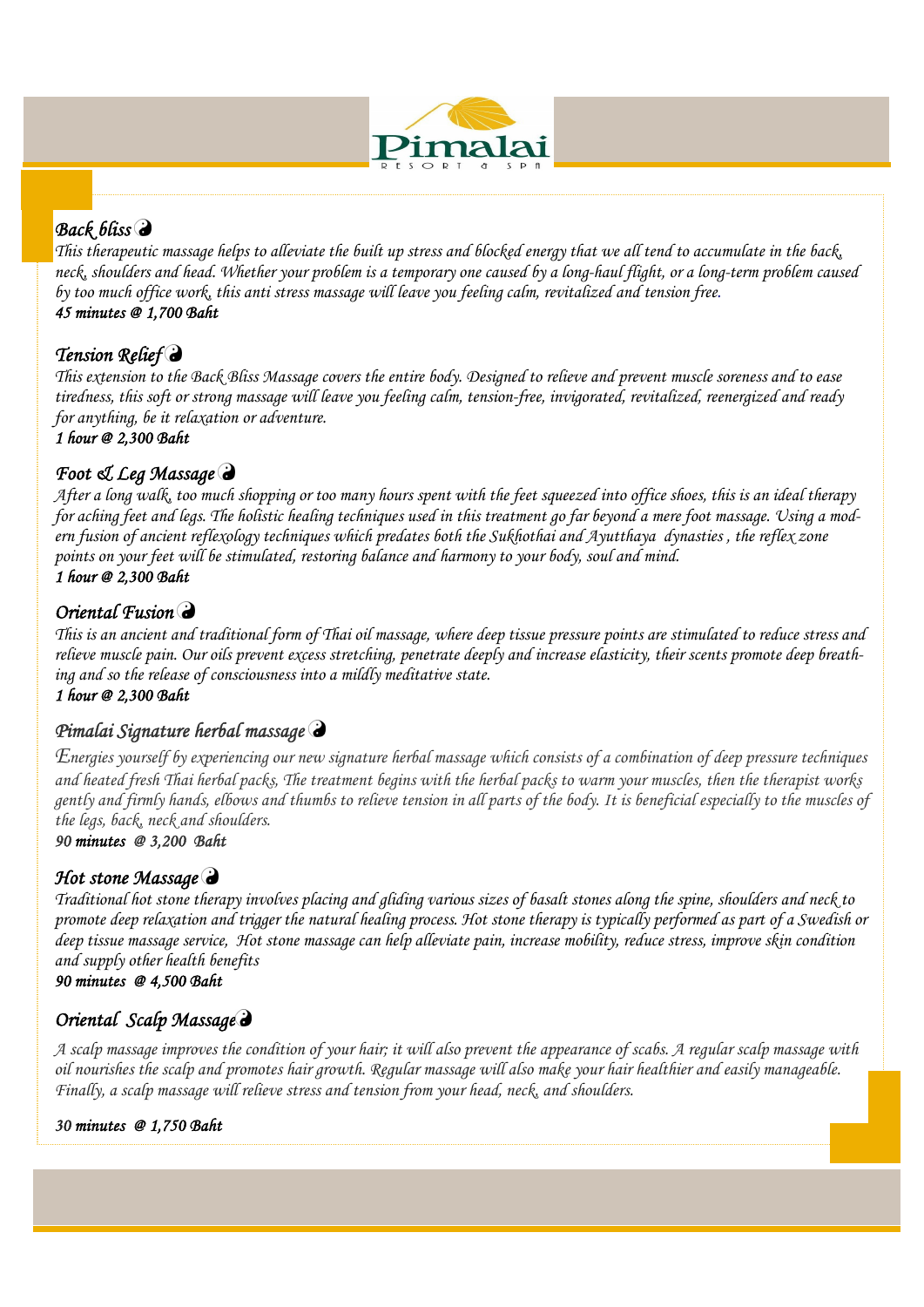

### *FACIALS TREATMENT*

*We use a balanced blend of natural plants containing a cocktail of beneficial vitamins and concentrating on E vitamins and proteins. Our treatments offer hydrating, anti-ageing, anti-oxidant, anti-inflammatory and healing benefits. Soothing creams are used for all facials, followed by a pampering facial massage, focusing on tension points on the face. We ask you to choose from 5 different facial mask combinations, several of which will suit your skin type.* 

*Rebalancing (Type of skin : Dry skin)*

*This cream, which is specially formulated for dry and dehydrated skin, nourishes the skin and encourages the restoration of a natural balance. This luxurious treatment will leave you feeling rejuvenated and uplifted. 1 hour @ 3,200 Baht* 

#### *Harmonies Extreme (Type of skin : Sensitive skin)*

*This cream is specially formulated to soothe irritations, to combat acne and redness, and to normalize tolerance levels for sensitive and reactive skin. It can also be considered as an after-sun treatment. 1 hour @ 3,200 Baht* 

*Ultimate Aromatic (Type of skin : Normal skin)* 

*This facial helps to tighten fine lines. It leaves the epidermis looking soft, radiant and velvety smooth, and imparts a beautiful brightness to one's face. 1 hour @ 3,200 Baht* 

*Asian Soother (Type of skin : Oily skin)* 

*This intensive treatment purifies the epidermis, preventing the skin from shining and leaving it with a perfectly matte appearance. This facial promotes vitality, strengthens cell regeneration and purifies the skin, while pleasant scents soothe the mind. 1 hour @ 3,200 Baht* 

#### *Men's Facial*

*Designed specifically for men, this relaxing deep pore cleansing facial features an anti-oxidant mask and anti-stress massage. The complexion becomes visibly radiant and the skin regains its natural balance.* 

*1 hour @ 3,200 Baht*

*All prices are subject to 10 % service charge and 7% government tax*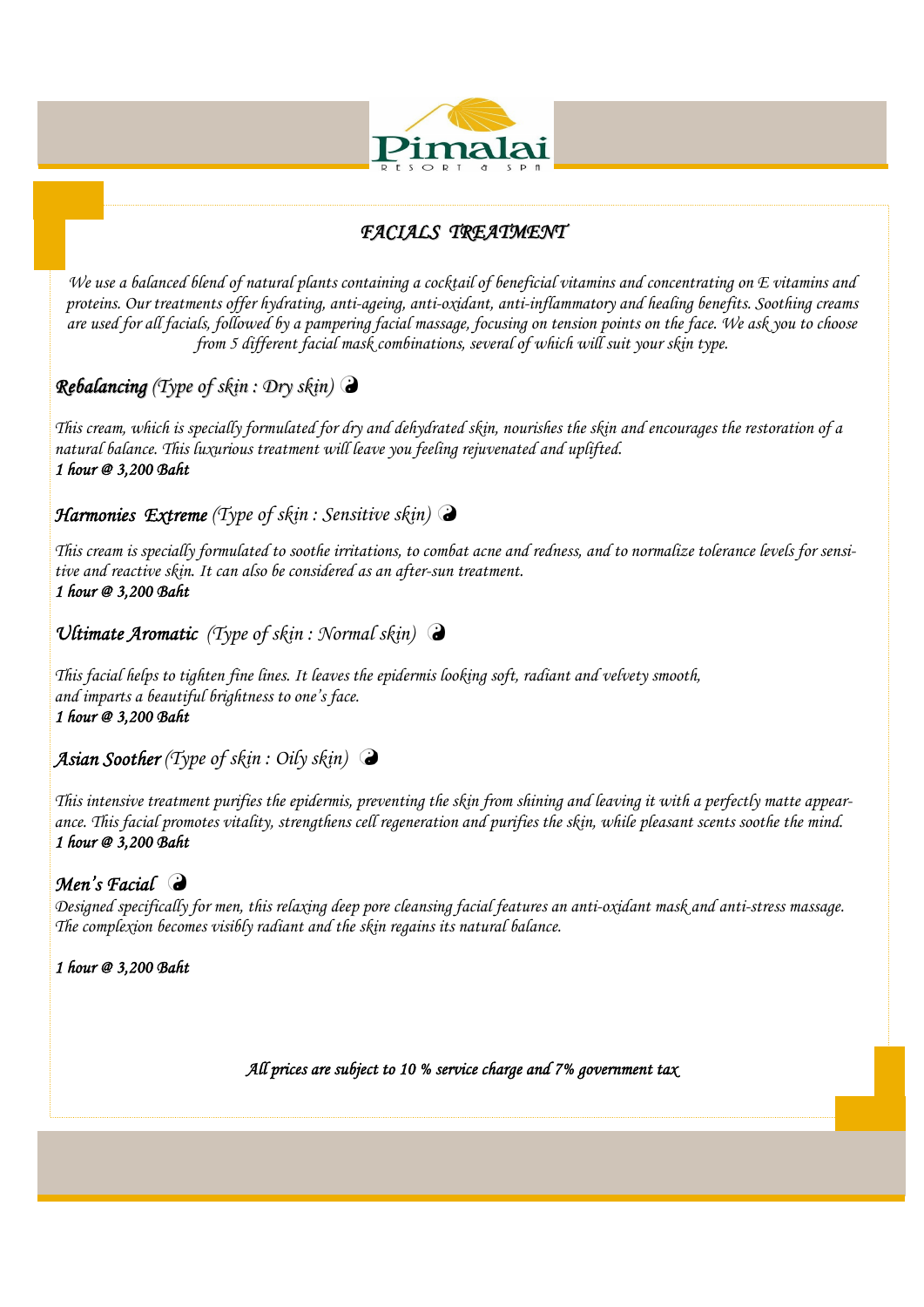

#### *BODY TREATMENT*

# *Ageless Thai Herbal Scrub*

*This herbal scrub treatment uses traditional herbs and spices whose warming properties bring soothing comfort to muscle aches and pains, and which stimulate circulation. The scrub exfoliates and tones the skin, giving it a healthy, warm glow. Contains: Thai clay, rice, plai ( from the ginger family ), galangal, turmeric and magrut (bergamot) and more* 

#### *Thai Cooling Scrub*

*The cooling properties of sandalwood soothe the body. Sesame acts as the main exfoliating ingredient; sesame seeds and honey explode onto your skin, moisturizing with their natural humectant properties. This gentle scrub calms and uplifts the mind, body and spirit.* 

*Contains: Sesame, sandalwood, Thai clay, honey and more* 

#### *Andaman Sea Salt Scrub*

*For a rebirth scrub treatment, salts from the Andaman Sea are mixed with aromatic oil to purify and cleanse your soul of negativity. This treatment is designed to cleanse and stimulate the body and mind, and to remove dead skin cells, in order to create a glowing radiance.* 

#### *Thai Kopi Scrub*

*The Coffee Scrub uses the refreshing and intoxicating aroma of tropical herbs in order to awaken and stimulate the senses. Coffee contains natural acids that tone & exfoliate tired skin, leaving it soft, smooth and glowing. This is also a useful scrub to stimulate cellulite-prone areas such as the buttocks and thighs.* 

#### *Banana Scrub*

*Bananas are great for keeping the skin and body fresh and soft. They are a great alternative to the potentially harmful chemicals found in many skincare products. This is a body scrub for normal to dry skin and is also suitable for sensitive skin.* 

#### *Foot & Hand Retreat*

*This gentle pineapple scrub works well on any skin type but is especially helpful in treating uneven skin tone. Pineapple is known for a special enzyme that helps prevent blemishes. This scrub will remove dead skin cells and leave you with soft, touchable skin. Use on hands and feet to achieve soft, great-smelling skin*.

#### *Relieving After Sun Care*

*This treatment helps to relieve sunburn by using a lavender-soaked compress to decrease pain and re-hydrate the skin.* 

*All scrubs are 30 mins @ 1,750 Baht* 

*All prices are subject to 10 % service charge and 7% government tax*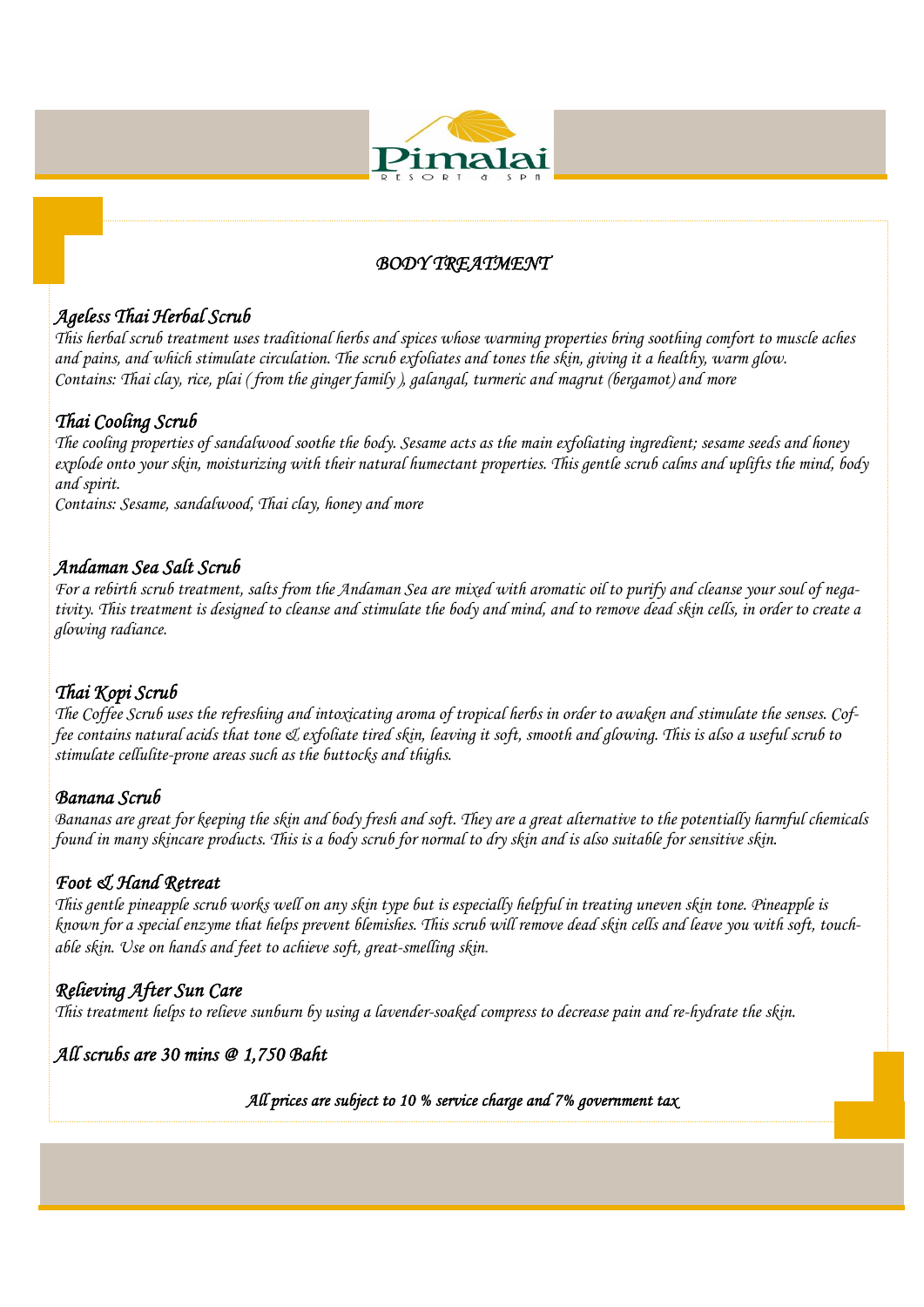

#### *BODY WRAPS*

*A Jacuzzi to relax begins each wrap, and a pampering foot and head massage completes the session.* 

#### *Thai Lanna Herbal Wrap*

*This body masque originated in the ancient kingdom of Lanna, which was based in Chiang Mai and incorporated into the first and deeply spiritual Thai kingdom of Sukhothai. The name "Lanna" literally translates as "a million fields". The wrap is rich in minerals, nutrients and essential elements, helping the skin to maintain great tone and a beautiful texture. The healing combination of green tea and mint clears the mind and balances the lymphatic system of the body.* 

#### *Thai Clay Wrap*

*You begin this wrap with a salt scrub to exfoliate and cleanse the skin. Warm clay combined with Thai "Magrut" (also known as bergamot) is applied to the body. You are then wrapped and kept warm to allow the clay's natural properties to eliminate toxins.* 

#### *Moor Mud Body Wrap*

*Moor mud extract is a natural therapeutic mud. It purifies the skin and removes excess oils. Botanical extracts restore tone and add healthy texture to the body. Other benefits are muscle relaxation, blood circulation activation, and detoxification of the entire system. This treatment will leave you feeling deeply contented and tension free.* 

#### *Hot Oil Body Wrap*

*This relaxing body wrap uses the healing properties of essential oils to cleanse, detoxify and nourish the body from head to toe, while both body and mind slip into a state of deep relaxation.* 

#### *Cellulite Reduction*

*We use firm massage techniques to reduce cellulite and fluid retention, to detoxify and to encourage circulation. This wrap leaves your body feeling firm and toned.* 

#### *All the above body wraps last 1 hour 30 minutes @ 2,800 Baht.*

#### *Cucumber Body Wrap*

*Cucumber is placed all over the body, which is then enveloped with plastic wrap to soothe the body and encourage the skin to rehydrate. Stress and anxiety will slip away, leaving both body and mind relaxed and at ease.* 

*30 minutes @ 1,750 Baht* 

*All prices are subject to 10 % service charge and 7% government tax*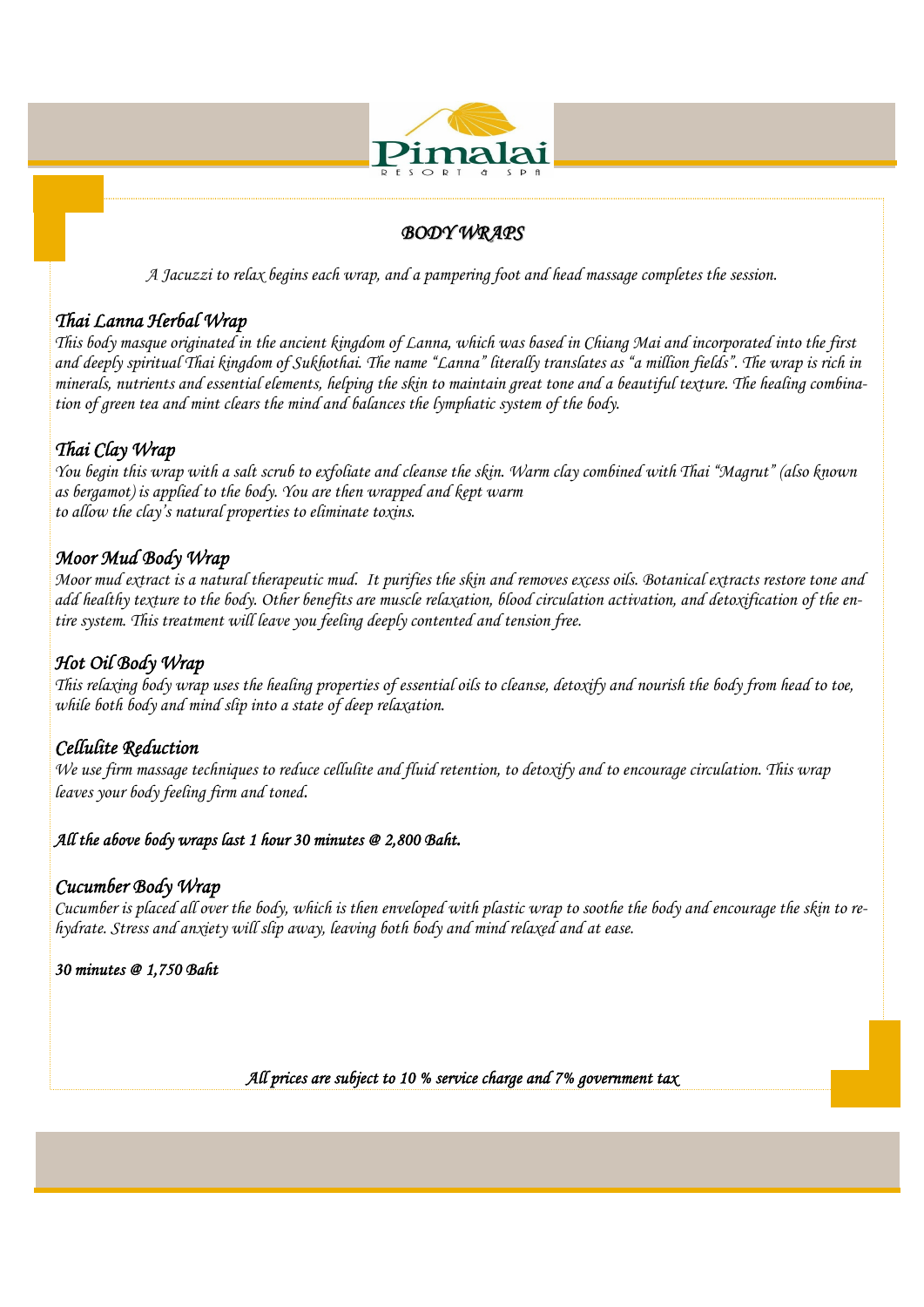

### *SPA PACKAGES*

#### *The Revitalizing Package (single) (2hours 30minutes @ 5,100 Baht)*

*Private Jacuzzi for complete body cleansing Choice of Massage: Asian Aroma, Pimalai Sport, Swedish Massage, Oriental Fusion, Tension Relief Choice of Facial Refreshing Spa Drink* 

#### *Ultimate Detox (single) (2hours 30minutes @ 4,700 Baht)*

*Private Jacuzzi for complete body cleansing Choice of body wrap followed by your selected massage; Asian Aroma, Pimalai Sport, Swedish Massage, Oriental Fusion or Tension Relief. Any of these treatments will leave you feeling younger and more energetic. Refreshing Spa Drink* 

#### *"Koo Rak" Package (couples) (2 hours @ 7,400 Baht)*

*Private Jacuzzi for complete body cleansing Body Scrub of your choice Asian Aroma Massage, Pimalai Sports Massage, Swedish Massage, Oriental Fusion Massage or Tension Relief Massage Refreshing Spa Drink* 

#### *Royal "Koo Rak" Package (Couples) (3 hours @ 13,100 Baht)*

*Herbal steam Private Jacuzzi for complete body cleansing Ageless Thai Herbal Scrub or Thai Cooling Scrub or Andaman Sea Salt Scrub Asian Aroma Massage, Swedish Massage, Pimalai Sports Massage, Oriental Fusion Massage or Tension Relief Massage Facial of your choice, Refreshing Spa Drink* 

### *The Traditional Thai (Couples) (3hours 30minutes @ 11,000 Baht)*

*Private Jacuzzi for complete body cleansing Thai Lana Herbal Wrap Thai Herbal Luxury Compress Refreshing Spa Drink Health Food* 

*All prices are subject to 10 % service charge and 7% government tax*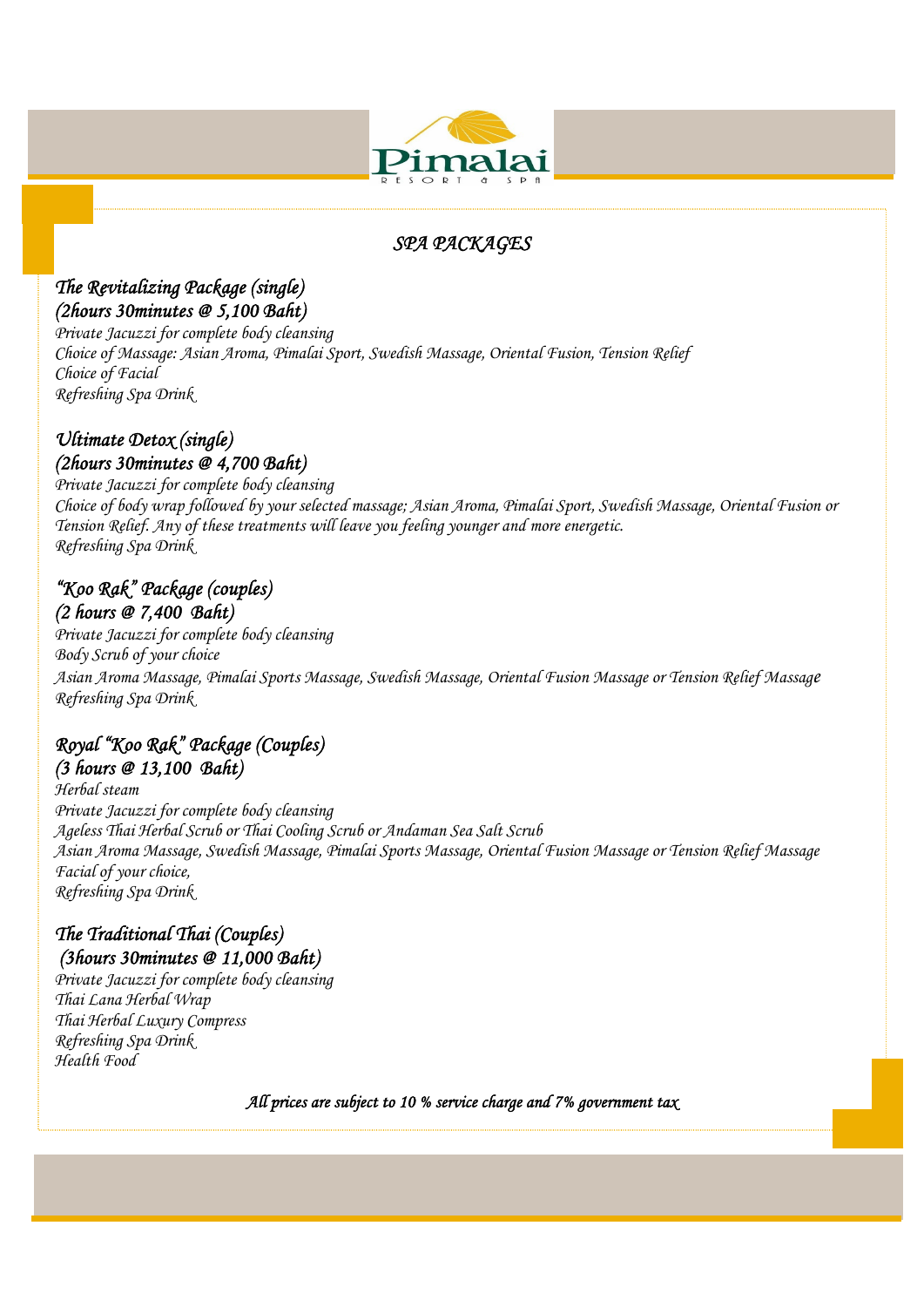

# *Signature Package*

#### *The Pimalai Signature (4 hours)*

*Steam & Private Jacuzzi with Thai Herbs Herbal Wrap, Pimalai Signature Massage, Choice of Facial Refreshing Spa Drink Health Food Single @ 8,000 Baht /Couple @ 15,000 Baht* 

#### *The Stress Reliever (2hours 45minutes)*

*Steam & Private Jacuzzi with Thai Herbs Choice of Scrub, Tension Relief Massage & Back Bliss Refreshing Spa Drink Health Food Single @ 5,500 Baht/Couple @ 10,000 Baht* 

#### *The Ultimate Top to Toe (3 hours)*

*Steam & Private Jacuzzi with Thai Herbs Choice of Scrub, Choice of Asian Aroma or Oriental Fusion, Choice of Facial Refreshing Spa Drink Health Food Single @ 7,200 Baht /Couple@ 14,000 Baht* 

#### *The Jet Lag Retreat (3 hours)*

*Aromatic Ocean Bath Choice of Scrub Foot Massage, Tension Relief Massage or Swedish Massage Refreshing Spa Drink Health Food Single @ 6,300 Baht /Couple @ 12,000 Baht* 

#### *The Energy Booster (2 hours 30 minutes)*

*Steam & Private Jacuzzi with Thai Herbs Foot Massage, Choice of Facial Refreshing Spa Drink Health Food Single@ 5,500 Baht/ Couple@ 10,000 Baht* 

*All prices are subject to 10 % service charge and 7% government tax*